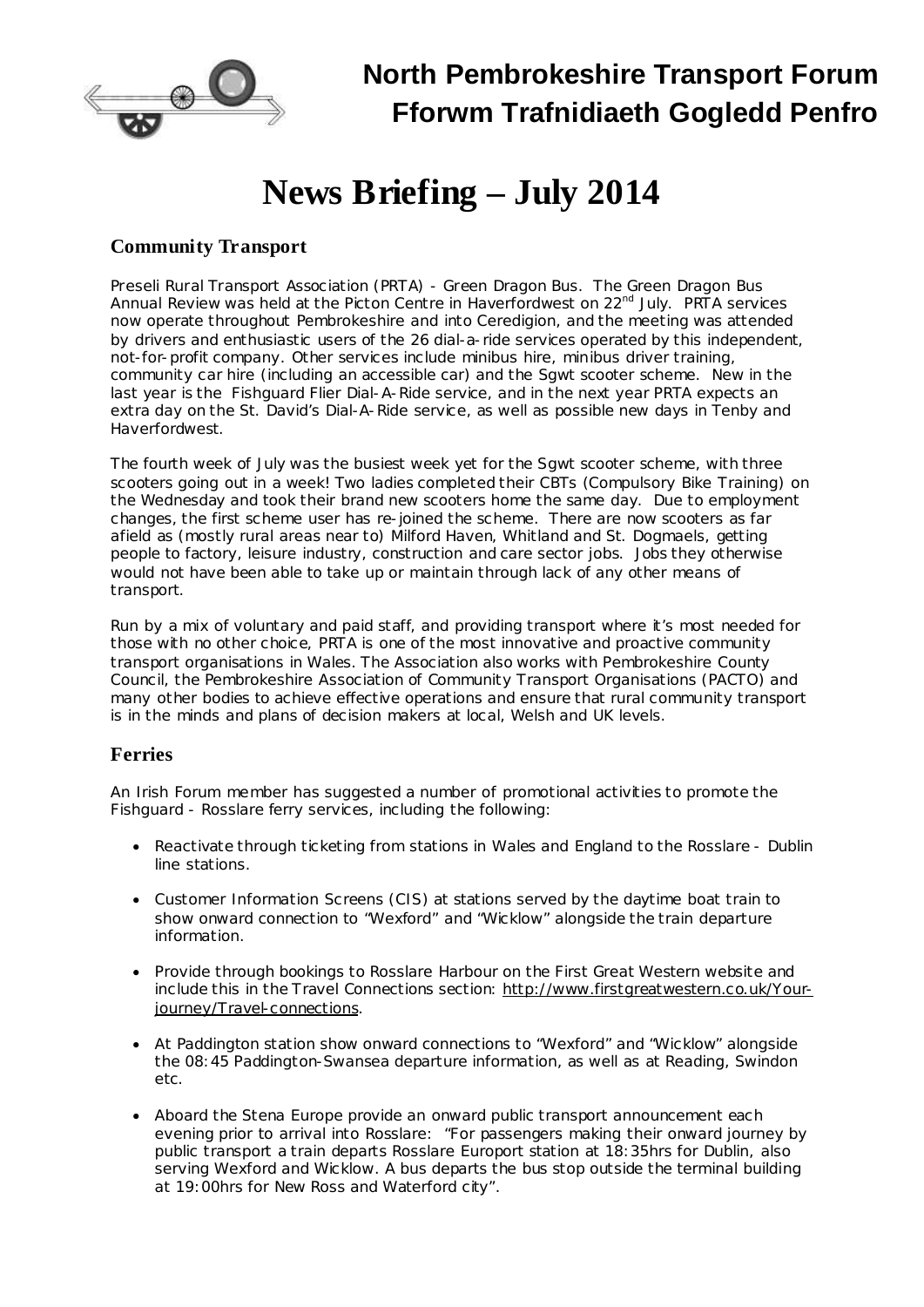#### **Trains**

*Arriva Trains Wales Price Buster.* From the Arriva Trains Wales website: 'We have cut our fares by up to 30% for local journeys within the Conwy Valley and within West Wales over the summer period. This special promotion applies to local journeys, both single and day return tickets (where applicable) for travel between any two stations in the Conwy Valley or between any two stations West of Carmarthen until 13<sup>th</sup> September. These lines are some of the most scenic in the country! We hope that these fare reductions will encourage more people to use these parts of the network – both locals and tourists- and will spare up some change to enjoy a cup of tea and slice of cake at their chosen destinations! Head to your nearest station, where you can hop on board our trains and purchase from one of our friendly conductors today!'

*Fishguard Trial Rail Services Review.* As part of the review, Edwina Hart AM, Welsh Government Minister for Economy, Science and Transport, asked the Forum and the Fishguard and Goodwick Chamber of Trade and Tourism to carry out surveys of passengers, community members and businesses in order to obtain information about their views about the additional services (funded by the Welsh Government for the past three years). The organisations submitted their report on the survey findings to the Minister on 9<sup>th</sup> July, and they expressed their gratitude to the Welsh Government for funding the trial services and also for providing the funding that enabled them to carry out the surveys.

#### **Joint Transport Plan for South West Wales**

Welsh Government guidance allows authorities to work together on joint plans. The guidance makes it clear that Local Transport Plans should be strongly based on the long term strategies of the Regional plans (updated to take account of changes in the last five years) and new five year programmes of projects.

The Carmarthenshire, Neath Port Talbot, Pembrokeshire and Swansea Local Authorities have decided to prepare a Joint Local Transport Plan and on 23<sup>rd</sup> July the Regional Transport Planning Group held an LTP consultation workshop in Carmarthen. The session was well attended by representatives from local authorities, Bus Users Cymru, First Cymru, Hywel Dda and Abertawe Bro Morgannwg Health Boards, Traveline Cymru, Arriva Trains Wales, Network Rail, the North Pembrokeshire Transport Forum, Community Transport Association Cymru, and SUSTRANS.

Following presentations about the Planning Group's plans for updating the strategy section of the evolving LTP, breakout sessions were invited to discuss: (1) Barriers to and opportunities for improved connectivity, and (2) High level interventions to be included in the LTP. The outputs for each exercise are shown in Appendix A and Appendix B.

Issues connected to emerging trends were also raised. It was agreed that there was a need to consider long term issues like: (1) Demographics, (2) Economy, and (3) Technology; all of which could have significant impacts on future demand for travel, appropriate modes, etc. The draft LTP will now be discussed at the South West Wales Regional Transport Forum on 12<sup>th</sup> September.

…………………………………………………………………………………………………………………………………………………………........ The North Pembrokeshire Transport Forum is an independent voluntary group that works for the provision of an effective integrated transport system in the North Pembrokeshire area, promotes the benefits of public transport and works towards the greater use of public transport systems.

The Forum is a member of Bus Users UK Cymru, the Environmental Network for Pembrokeshire and the Pembrokeshire Rail Travellers Association.

The Forum's work is supported by:

Individual Members (£5 p.a.), Family Members (£8 p.a.) & Corporate Members (£12 p.a.)

(Corporate members include town and community councils, transport operators, and groups, organisations and associations with a transport interest)

For further information, contact the Secretary, 2 Hill Terrace, Fishguard SA65 9LU Tel: (01348) 874217. E-mail: [info@nptf.co.uk.](mailto:info@nptf.co.uk) Website: [www.nptf.co.uk.](http://www.nptf.co.uk/)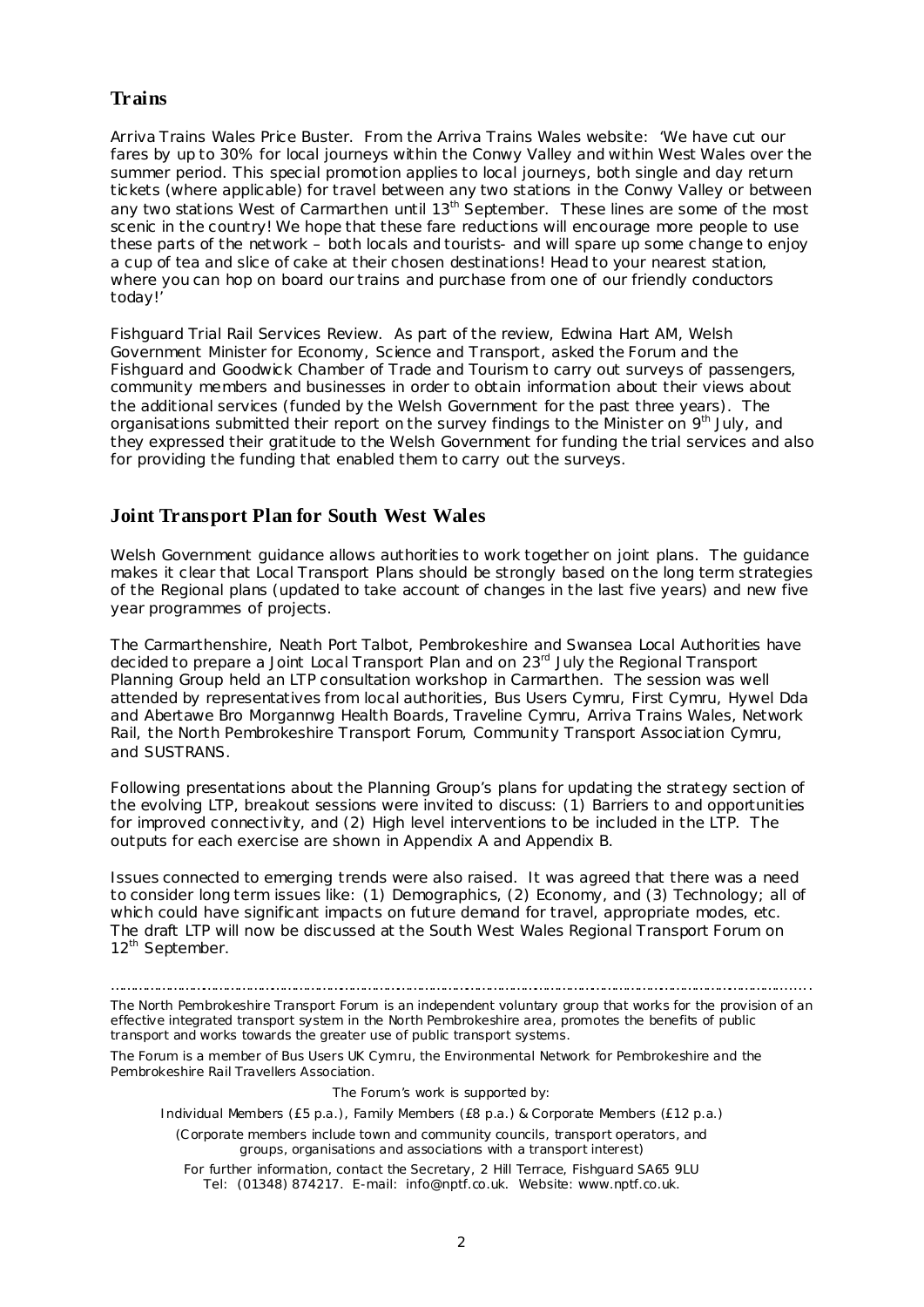### Appendix A – Feedback from Groups on Barriers to Access and Opportunities for Improved Access

| Barriers to good access                                                                                                                                   | Opportunities to improve access                                                                                                                                                                   |
|-----------------------------------------------------------------------------------------------------------------------------------------------------------|---------------------------------------------------------------------------------------------------------------------------------------------------------------------------------------------------|
| • Electrification of railway line could drain resources from other transport<br>pots                                                                      | • Electrification of the rail line to Swansea - rail service has improved over last<br>5 years and usage up, need to build on that                                                                |
| • Integration of modes still poor, especially ticketing                                                                                                   | • Rising costs of motoring – may act as demand restraint – should consider<br>issue of parking charges at NHS sites                                                                               |
| • Technology which may help - still not available in all areas, especially rural.<br>Costs may be incurred on operators or users which are not acceptable | • Bay campus development, Fabian Way bringing employment and investment                                                                                                                           |
| • Modal Integration - users still have no confidence that they can take bikes                                                                             | • Through ticketing opportunities, smart technology etc                                                                                                                                           |
| on trains or buses for multi modal journeys<br>• Centralisation of Health – people having to travel further to access health                              | • Increasing technological solutions - mobile technology, more reliable and<br>cheaper, alternative fuel technology                                                                               |
| care, Health boundaries do not match LA boundaries. There is a lack of<br>integration between transport and health                                        | • Integration of bus/rail/cycle - cycle racks on buses and trains                                                                                                                                 |
| • Old attitudes to road building - lack of cycle access as part of ongoing<br>development                                                                 | • Centralisation of Health care facilities - CT or innovative transport could<br>enhance/replace bus services                                                                                     |
| • Continued economic uncertainties - how to plan and uncertainties about                                                                                  | • Improved interchanges                                                                                                                                                                           |
| viability of commercial operations                                                                                                                        | • Active Travel Act - Commitments on LAs which could change modal choice,<br>positive impact on health, reducing sedentary lifestyles and encouraging<br>walking and cycling for shorter journeys |
| • Better land use/transport planning to avoid past mistakes                                                                                               |                                                                                                                                                                                                   |
| • Swansea City Centre - challenging to get to or from by car, the Bay<br>campus could induce more traffic                                                 | • Proper integration of policies with Economic Development to provide good<br>access to employment/training                                                                                       |
| • Rising fuel costs - for drivers and transport operators-leading to higher<br>costs                                                                      | • Planning to consider the emerging trends which impact on transport                                                                                                                              |
| • Political uncertainties – nobody is sure what the long term plan is, re-<br>organisations, WG                                                           | • Connections into/out of the region - cross boundary, to match travel<br>aspirations and not administrative boundaries                                                                           |
| • Nature of the region - diversity, different solutions to access problems                                                                                | • Emphasis in LTP on access to health - contributions from Health to<br>infrastructure, need to ensure that health changes are supported by joint                                                 |
| • Local government funding squeeze – support for bus services has been<br>reduced in last few years, the regime has changed significantly                 | working and integration, Accessibility planning, considerations of alternative<br>modes and structural change to health service appointments                                                      |
| • Provision of information on public transport is poor                                                                                                    | • Behavioural changes - personalised travel planning                                                                                                                                              |
| • Integration between public transport modes remains patchy                                                                                               | • Need to understand and measure non-economic outcomes of transport<br>investment and ensure more even spread of funding across modes                                                             |
| • We do not properly understand why people want to travel and have a need<br>to understand non-economic outcomes of transport                             |                                                                                                                                                                                                   |
| • Rural walking and cycling connectivity - how to bridge gaps in sparsely<br>populated areas. Perceptions of safety associated with cycling are poor.     |                                                                                                                                                                                                   |